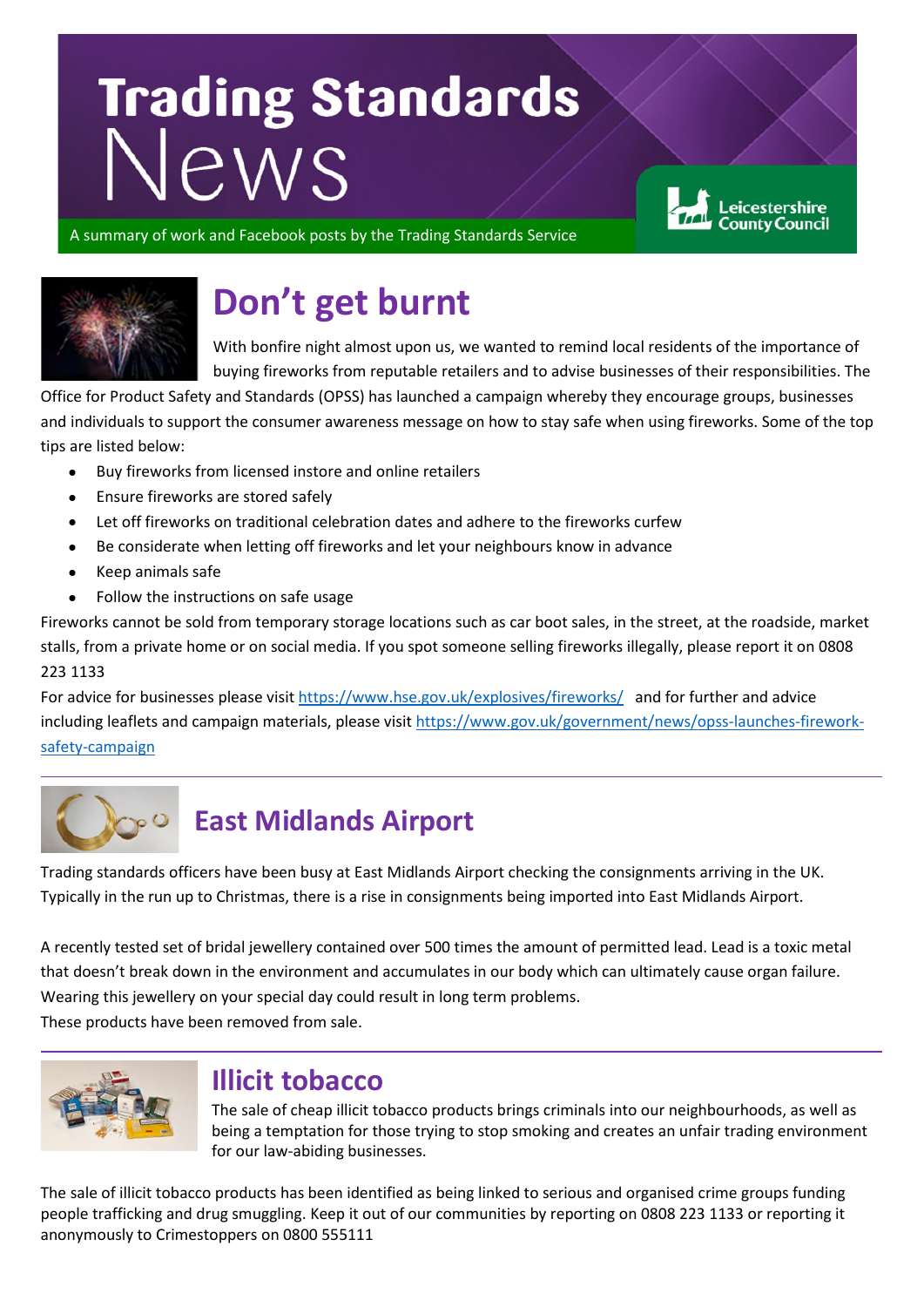

# **Animal health and welfare**

Are you a farmer or know someone who is?

Administered by the Rural Payments Agency (RPA), the countryside productivity scheme provides funding for projects in England which improve productivity in the farming and forestry sectors and help create jobs and growth in rural economy. More information can be found by visiting <https://www.gov.uk/guidance/countryside-productivity-scheme>

Applications can be made a[t https://cpsmall.org.uk b](https://cpsmall.org.uk/)ut the closing date is the 4<sup>th</sup> November 2020

- Watch the second video from the UK's Chief Vet Christine Middlemiss to learn about 5 easy steps you can take to help protect your birds from bird flu this winter. These steps apply to both commercial and pet poultry keepers and gamebird keepers too. You can read more about bird flu at https://bit.ly/31o8Cak The link to the video is[: https://www.facebook.com/watch/?v=379793716396617](https://www.facebook.com/watch/?v=379793716396617)
- Do you keep poultry? If you have more than 50 birds you must be registered on the Poultry Register. If you have fewer than 50 you can still register and help prevent the spread of disease and protect the national poultry flock. For more guidance and an application form visit<https://www.gov.uk/.../poultry-including-game-birds>
- Buying a puppy/dog from abroad? Make sure you understand all the rules, your dog may be put into quarantine if you don't. For more guidance visit<https://www.gov.uk/bring-pet-to-uk>



### **Scams and Doorstep Crime**

Trading Standards continues to receive reports of scams and doorstep crime, below are just a few examples of those recently received and the following posted on Facebook:

• **Green Homes** - Following the Government launch of the Green Homes Grant, Trading Standards reminds residents to exercise caution if they are looking to use the grant for improvements to their homes. The Green Homes Grant is an initiative to get homeowners to invest money in improving the energy-efficiency of their property whilst also giving the economy a much-needed boost. Homeowners and landlords can apply for a voucher to cover some of the costs for installing energy efficient improvements to their homes. However, we are concerned the door may be left open for fraudulent traders to exploit the trust of consumers who wish to access the grant scheme.

You can then independently verify the traders' identity and accreditation to the grant scheme by searching on [www.simpleenergyadvice.org.uk](http://www.simpleenergyadvice.org.uk/) or calling 0800 444202.

• **Beware of fake Instagram accounts** - offering free prizes and giveaways.

We have recently received a report of a fake account pretending to be a large make up company. They contacted the individual directly through the social media app, saying they had won a giveaway and to claim through a fake website by entering their personal details.

How to spot fake accounts:

Look over the account promoting the giveaway carefully — does it have a large number of followers? Does it post regularly?

Do the number of likes correspond with the number of followers?

Is the profile complete?

Always check for legitimate terms and conditions for the giveaway and never pay to claim a prize or for postage.